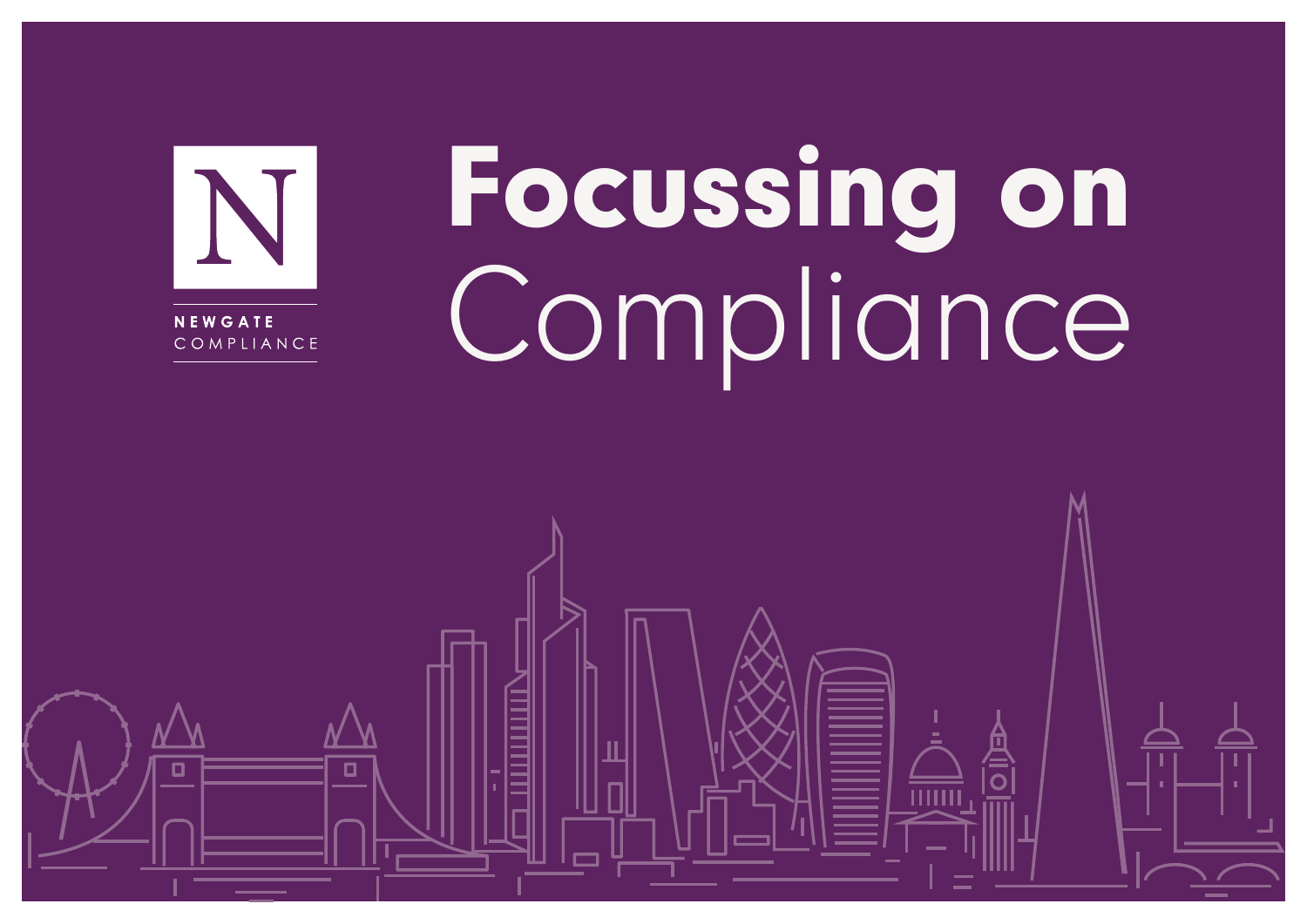## "Hello ...and nice to meet you"

## We are Newgate Compliance, a compliance consultancy with a difference.

Our clients will tell you that we're not your average compliance adviser, and we'd like to show you why. At Newgate we realised that something was missing in the compliance space; a firm that combines good customer service and focused on personal relationships. This along with our innovative and easy to use compliance software solution makes us unique.

Newgate is comprised of an unrivalled combination of experienced professionals, most of whom are ex-regulators, and all of which have been in the industry for a long time. Our customer focused approach, which puts you at the forefront of everything we do, seeks to provide appropriate, pragmatic and flexible solutions to help you meet the regulatory regime.

Our approach is to ensure that we understand your business and apply our solutions to your team. We will work in partnership with you to assist with your regulatory requirements. We will simplify the regulations and help you and your team navigate a tricky landscape.

Our aim is to build long-term relationships with our customers, helping to encourage business growth, productivity and innovation. And we'd love to do the same for you. Our proactive approach is always tailored to your needs. And if those needs change, or the regulatory landscape shifts, well, we can help with that too.

We hope to meet you soon. Martin and Aron



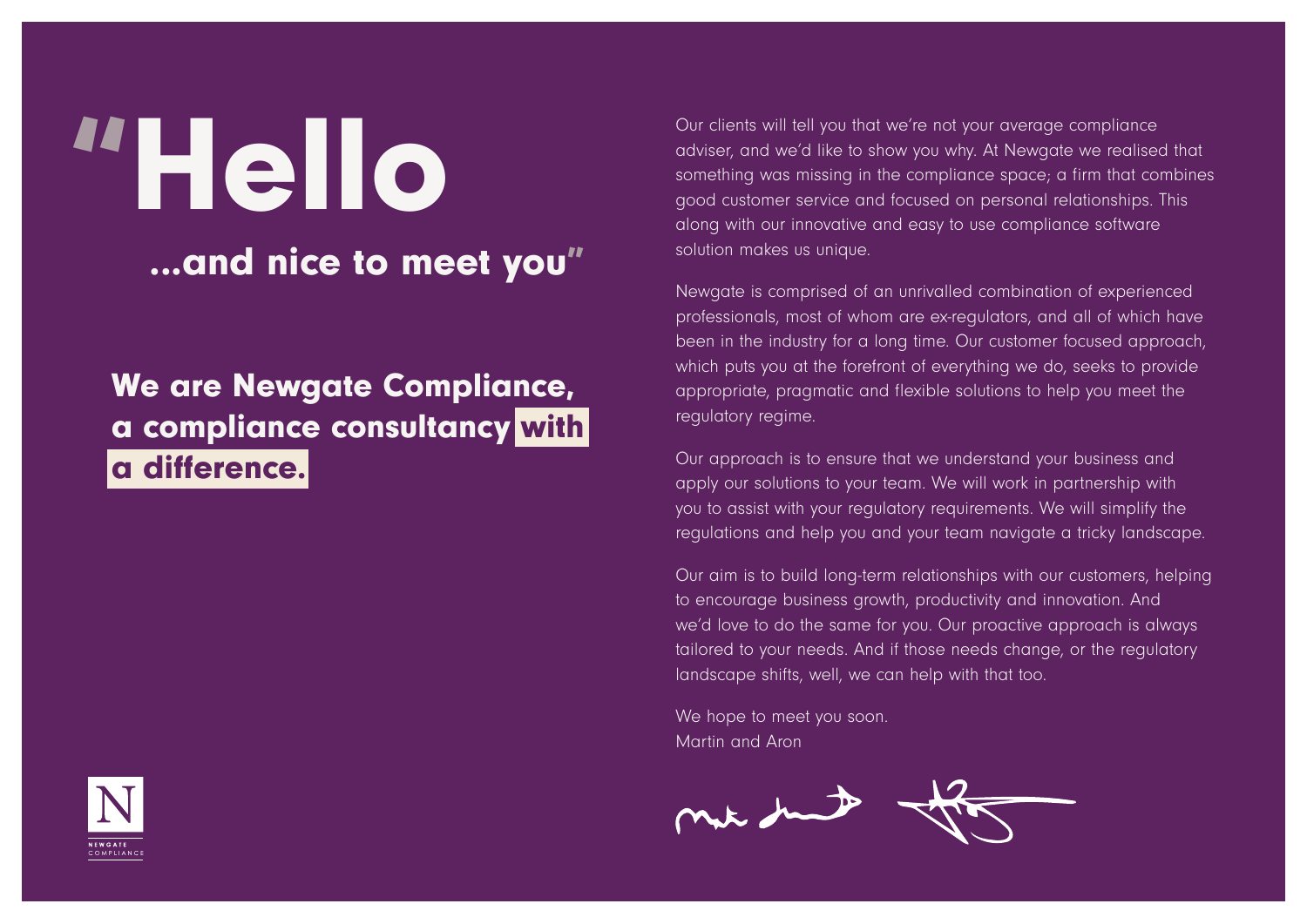## Newgate Compliance Key Stats

## "We're here with you every step of the way…"





Based in the heart of the City of London





Unique compliance system



Flexible and tiered fee structure



Strong senior management team with unparalleled regulatory experience



Compliance advisers with a difference



Personal approach



Advisers who are ex-regulators and have worked with financial regulations for many years

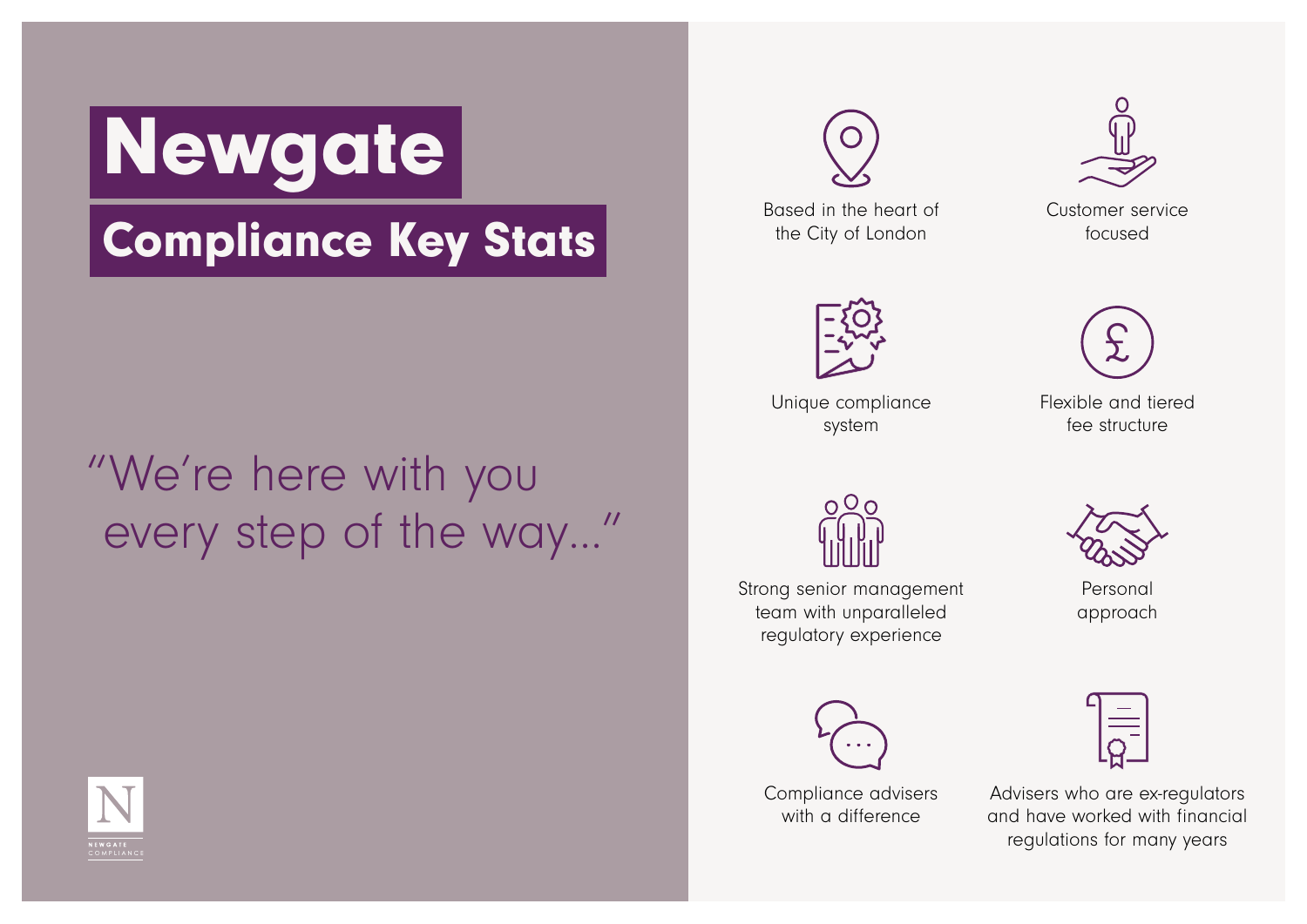### What we can

## do for you

#### Authorisation

Our team is unrivaled in their experience when dealing with FSA/ FCA authorisation applications. We have a 100% success rate in obtaining authorisation for over 500 applications. Our team have a combined knowledge of over 20 years' experience of working within the authorisation department at the regulator. When we work with you, we will project manage your application, liaise with the FCA using our technical knowledge and understanding to minimise application times, and ensure that the license obtained fully covers the needs of your business. Most importantly, we make things easy for you so you can focus on what you are good at; running and growing your business.

#### Ongoing consulting

Our consulting team provides ongoing compliance support service that is customised to your needs. We are highly experienced in helping our clients implement a governance, risk and compliance framework that covers the firm's compliance obligations. Using a combination of our software solution and consulting services, we provide support that covers regulatory training, compliance monitoring, management of regulatory developments and their impact on your firm. Regular on-site visits by our team will provide you with essential advice on compliance issues and an opportunity to discuss developments at your firm.

#### Regulatory training

We offer compliance training on a variety of topics. Our training is either provided online - which is perfect for those busy team members - or alternatively we can provide training face-to-face.

15 training courses typically centre on subjects such as:







**Compliance** induction

Senior manager & certification regime







Anti-money laundering

**Market** abuse

Financial promotions

If you can't find what you're looking for though, don't worry at all. We can tailor our courses to your requirements. Just drop us a line and we can have a chat about what you need.

 $\bigodot$  +44 (0) 203 696 8750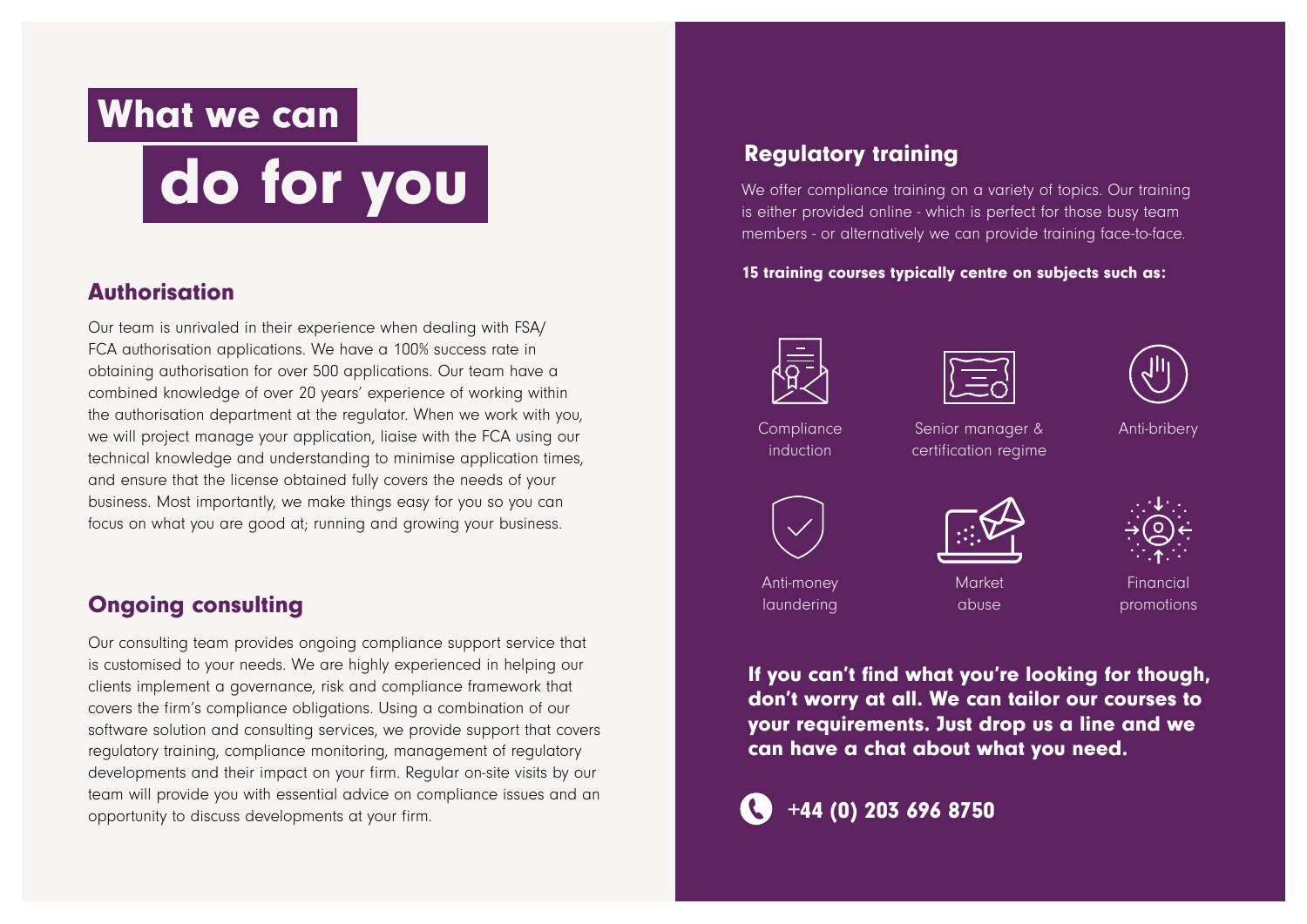



Aldgate Advisors Limited is our flexible regulatory licensing solution that enables our clients to operate quickly under the regulatory umbrella and minimise any delay to begin operating the business prior to FCA approval. Aldgate may also provide you with a stronger FCA application as we can provide you with FCA history. We can provide regulatory coverage for a wide variety of firms including investment advisory, corporate finance and fundraising. If you feel that our regulatory umbrella may well be of interest to you, please feel free to give us a call to discuss further.

#### **Newaate Insights:**

We know how much content you get in your inbox and on your social feeds daily. And we know how hard it can be to keep on top of industry trends. That's why we created **[Newgate Insights](http://newgatecompliance.com/newgate-insights)**. Here we set out our views covering a range of regulatory hot topic issues and the latest enforcement action in a simple, easy to digest format. This means you can stay on top of what's hot in compliance without having to scrabble around to find what's relevant. Better still, we make all our insights simple, jargon free and easy to digest.



## LL

While using the regulatory umbrella, firms will benefit from compliance oversight and assistance from our experienced team. We will always ensure that best practice is adopted in respect of regulation and compliance procedures and provide any training that is required. This will benefit any of our clients who want to use the regulatory umbrella as a stepping stone to full authorisation.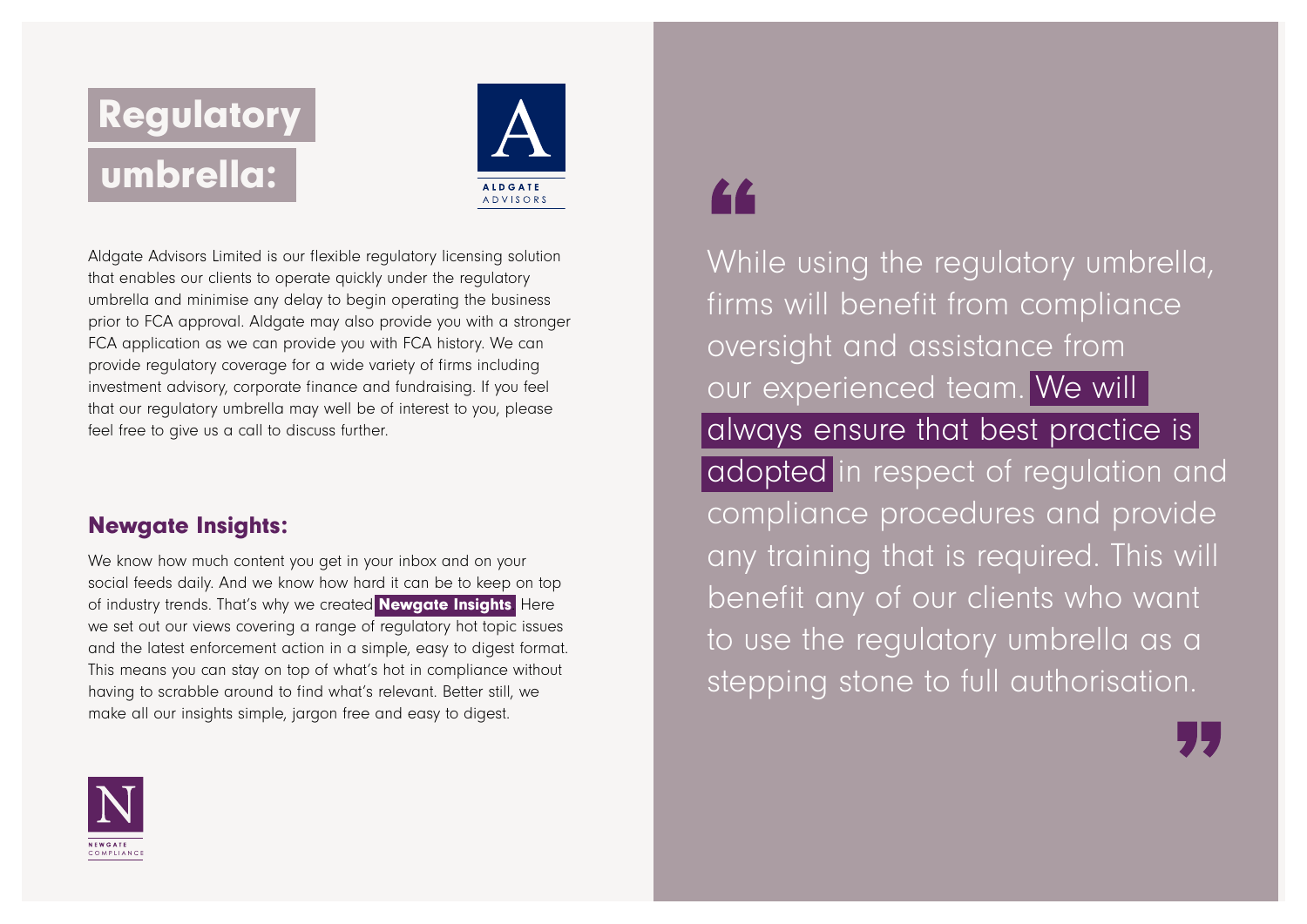

The gateway is our unique on-line compliance solution. The gateway has been designed by our compliance experts to simplify the compliance infrastructure within your business.

## This system has been designed for firms within the industry and does not attempt to adapt an off-the-shelf system into a compliance product.

#### A compliance system built by compliance, for compliance.

The gateway is a safe and secure environment that enables you to manage your compliance functions from anywhere in the world. Using The gateway, you can feel reassured in the knowledge that your team will always know when to file with compliance. It also gives you the ability to track and monitor their compliance filings. Filings include personal account trading, gifts and benefits and declarations allow your firm to evidence full details of any employee compliance filing, if required to do so, by the regulator.

### The key benefits of using The gateway for your business include:

- Online storage of all compliance documents and monitoring;
- Access from any location with an internet connection via secure and protected login details;
- Improves controls and governance within the firm;
- Reduces compliance risk by leading users through the correct process;
- Increases compliance knowledge and understanding by instilling correct processes and procedures;
- Easy to update company compliance materials;
- The ability to undertake quality assurance monitoring.

Because all of our experienced professionals at Newgate have access to the data on The gateway in real-time, we often spot potential compliance issues before they even occur. Our clients tell us this is invaluable, especially given how busy we know you can be.







Convenient



Quick





Secure

Cost saving

Consolidation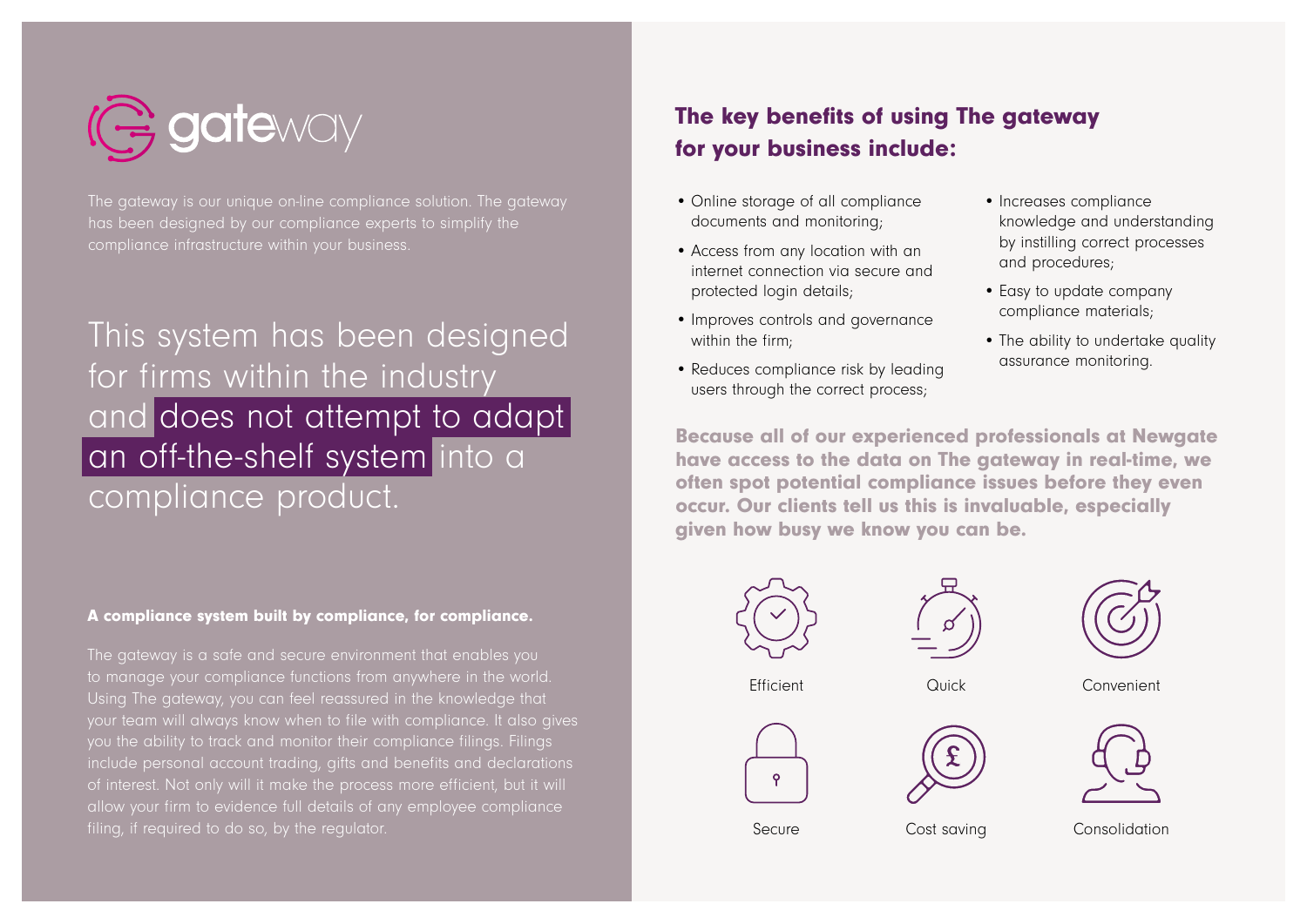## at Newgate: **Our pricing structure**

From our experience, we feel we have a good understanding of what our clients don't want; and that is fixed fees every month or high hourly costs. We listened to our clients and this is why we have introduced a unique pricing structure which is designed to be more transparent and fairer for all.

### Low monthly fees and variable tiers based on the assistance provided each month.

We do not to overcomplicate the way we work with clients - the compliance landscape is complicated enough after all! Crucially we want to avoid our clients having to pay out large monthly fees when they simply don't need our services. Instead they pay for what they get. If you want to chat more about how the fee structure looks, just drop us a line.



## **AA**

A unique pricing structure which works for all our clients, no matter what size they are.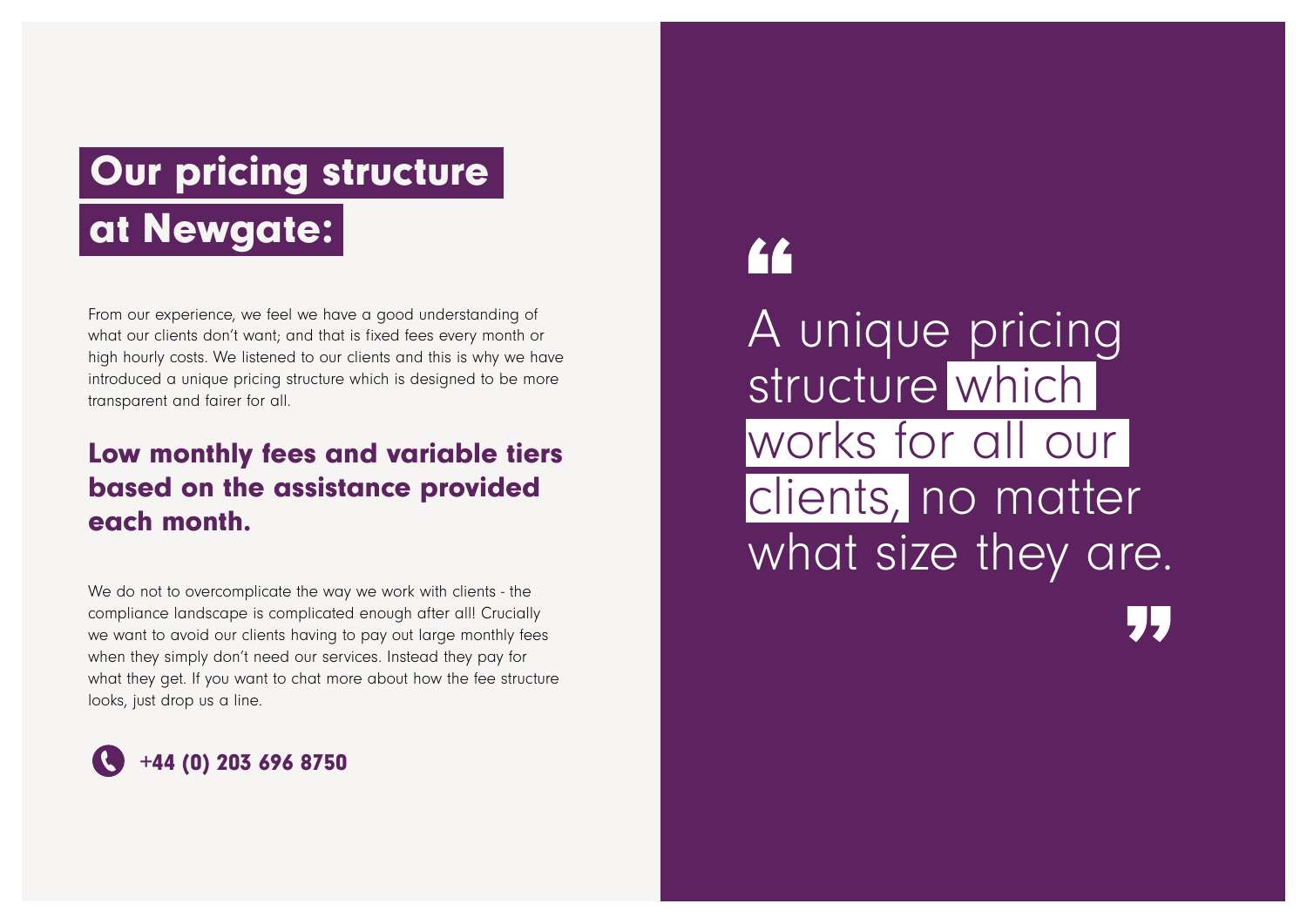## 66

Newgate has provided valuable compliance support to our business for the past five years. The team have an excellent knowledge of the U.K. regulatory system, take a high touch approach to client service and are flexible and commercial in their approach. We have also benefited from their gateway compliance system and online training."

#### Bill Prew Founder & CEO, INDOS Financial Limited

Newgate has provided invaluable support, seeing us through our GDPR implementation, in addition to advising on FCA compliance. They are trusted advisors, responding quickly and comprehensively to any questions we might have and are a pleasure to deal with."

#### Sarah McMurdo Finance Director, Clearwater Corporate Finance LLP



We have worked with Newgate over the last few years and they have been consistently responsive and knowledgeable in their compliance advice. Their input is always clear and considered and particularly useful when implementing new regulations appropriately."

Zillah Richards

Partner & Chief Compliance Officer, Ferox Capital LLP



Newgate provides an excellent service for our compliance monitoring programme and any queries we have. They offer a fair and independent view on our compliance function which is invaluable to the smooth operation of our business. They are always friendly, responsive and professional."

Matthew Parker Head of Legal & Compliance, Daiwa Corporate Advisory Limited